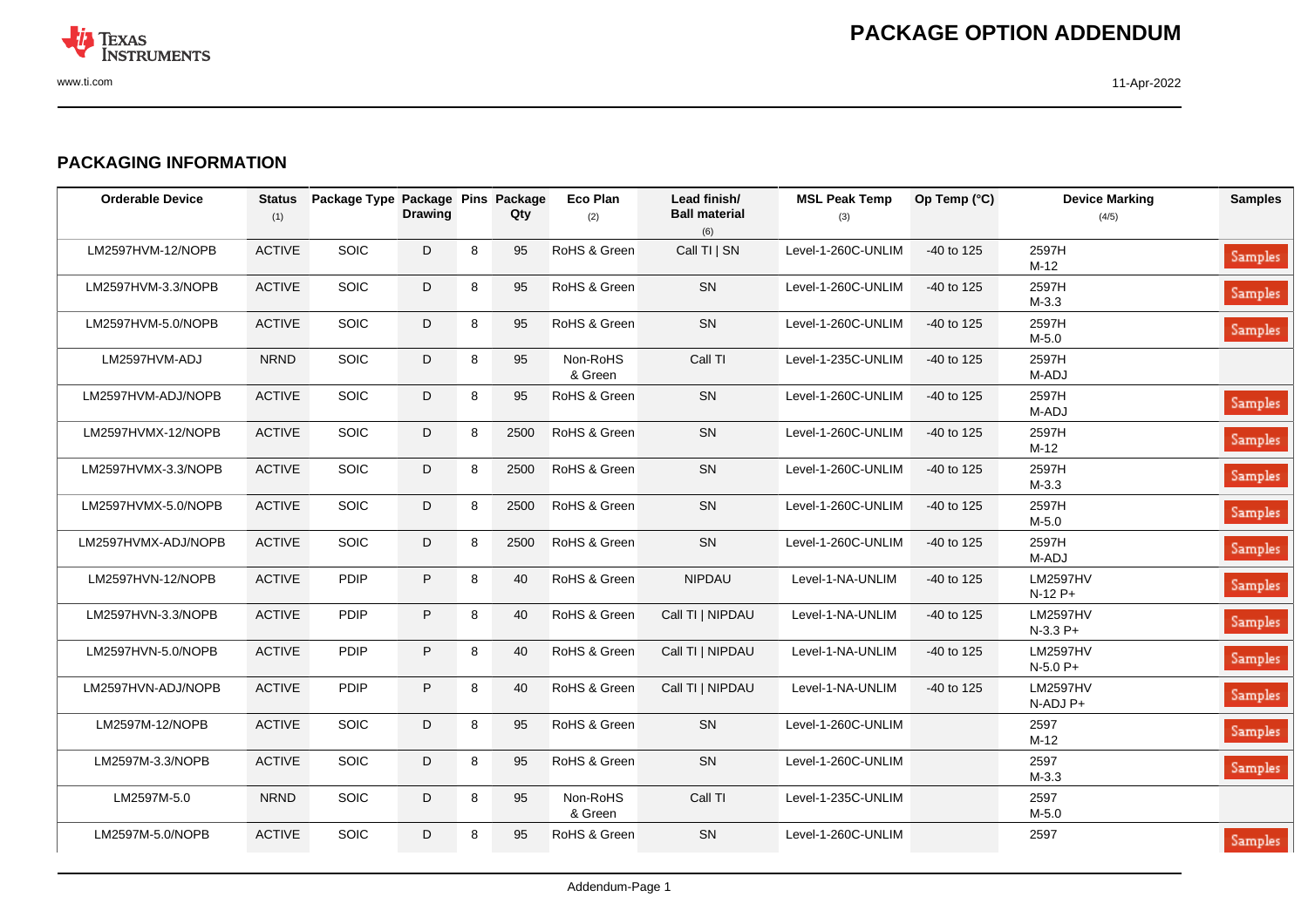

| <b>Orderable Device</b> | <b>Status</b><br>(1) | Package Type | Package Pins<br><b>Drawing</b> |   | Package<br>Qty | <b>Eco Plan</b><br>(2) | Lead finish/<br><b>Ball material</b> | <b>MSL Peak Temp</b><br>(3) | Op Temp $(^{\circ}C)$ | <b>Device Marking</b><br>(4/5) | <b>Samples</b> |
|-------------------------|----------------------|--------------|--------------------------------|---|----------------|------------------------|--------------------------------------|-----------------------------|-----------------------|--------------------------------|----------------|
|                         |                      |              |                                |   |                |                        | (6)                                  |                             |                       |                                |                |
|                         |                      |              |                                |   |                |                        |                                      |                             |                       | $M-5.0$                        |                |
| LM2597M-ADJ/NOPB        | <b>ACTIVE</b>        | <b>SOIC</b>  | D                              | 8 | 95             | RoHS & Green           | <b>SN</b>                            | Level-1-260C-UNLIM          | $-40$ to 125          | 2597<br>M-ADJ                  | Samples        |
| LM2597MX-12/NOPB        | <b>ACTIVE</b>        | <b>SOIC</b>  | D                              | 8 | 2500           | RoHS & Green           | <b>SN</b>                            | Level-1-260C-UNLIM          |                       | 2597<br>M-12                   | <b>Samples</b> |
| LM2597MX-3.3/NOPB       | <b>ACTIVE</b>        | <b>SOIC</b>  | D                              | 8 | 2500           | RoHS & Green           | <b>SN</b>                            | Level-1-260C-UNLIM          |                       | 2597<br>$M-3.3$                | <b>Samples</b> |
| LM2597MX-5.0/NOPB       | <b>ACTIVE</b>        | <b>SOIC</b>  | D                              | 8 | 2500           | RoHS & Green           | <b>SN</b>                            | Level-1-260C-UNLIM          |                       | 2597<br>$M-5.0$                | <b>Samples</b> |
| LM2597MX-ADJ/NOPB       | <b>ACTIVE</b>        | <b>SOIC</b>  | D                              | 8 | 2500           | RoHS & Green           | <b>SN</b>                            | Level-1-260C-UNLIM          | -40 to 125            | 2597<br>M-ADJ                  | <b>Samples</b> |
| LM2597N-12/NOPB         | <b>ACTIVE</b>        | PDIP         | P                              | 8 | 40             | RoHS & Green           | <b>NIPDAU</b>                        | Level-1-NA-UNLIM            |                       | <b>LM2597N</b><br>$-12P+$      | <b>Samples</b> |
| LM2597N-3.3/NOPB        | <b>ACTIVE</b>        | PDIP         | P                              | 8 | 40             | RoHS & Green           | <b>NIPDAU</b>                        | Level-1-NA-UNLIM            |                       | <b>LM2597N</b><br>$-3.3P+$     | <b>Samples</b> |
| LM2597N-5.0/NOPB        | <b>ACTIVE</b>        | PDIP         | P                              | 8 | 40             | RoHS & Green           | <b>NIPDAU</b>                        | Level-1-NA-UNLIM            |                       | <b>LM2597N</b><br>$-5.0P+$     | <b>Samples</b> |
| LM2597N-ADJ/NOPB        | <b>ACTIVE</b>        | <b>PDIP</b>  | P.                             | 8 | 40             | RoHS & Green           | <b>NIPDAU</b>                        | Level-1-NA-UNLIM            | $-40$ to 125          | <b>LM2597N</b><br>$-ADJ$ $P+$  | <b>Samples</b> |

**(1)** The marketing status values are defined as follows:

**ACTIVE:** Product device recommended for new designs.

**LIFEBUY:** TI has announced that the device will be discontinued, and a lifetime-buy period is in effect.

**NRND:** Not recommended for new designs. Device is in production to support existing customers, but TI does not recommend using this part in a new design.

**PREVIEW:** Device has been announced but is not in production. Samples may or may not be available.

**OBSOLETE:** TI has discontinued the production of the device.

<sup>(2)</sup> RoHS: TI defines "RoHS" to mean semiconductor products that are compliant with the current EU RoHS requirements for all 10 RoHS substances, including the requirement that RoHS substance do not exceed 0.1% by weight in homogeneous materials. Where designed to be soldered at high temperatures, "RoHS" products are suitable for use in specified lead-free processes. TI may reference these types of products as "Pb-Free".

RoHS Exempt: TI defines "RoHS Exempt" to mean products that contain lead but are compliant with EU RoHS pursuant to a specific EU RoHS exemption.

Green: TI defines "Green" to mean the content of Chlorine (CI) and Bromine (Br) based flame retardants meet JS709B low halogen requirements of <=1000ppm threshold. Antimony trioxide based flame retardants must also meet the <=1000ppm threshold requirement.

**(3)** MSL, Peak Temp. - The Moisture Sensitivity Level rating according to the JEDEC industry standard classifications, and peak solder temperature.

**(4)** There may be additional marking, which relates to the logo, the lot trace code information, or the environmental category on the device.